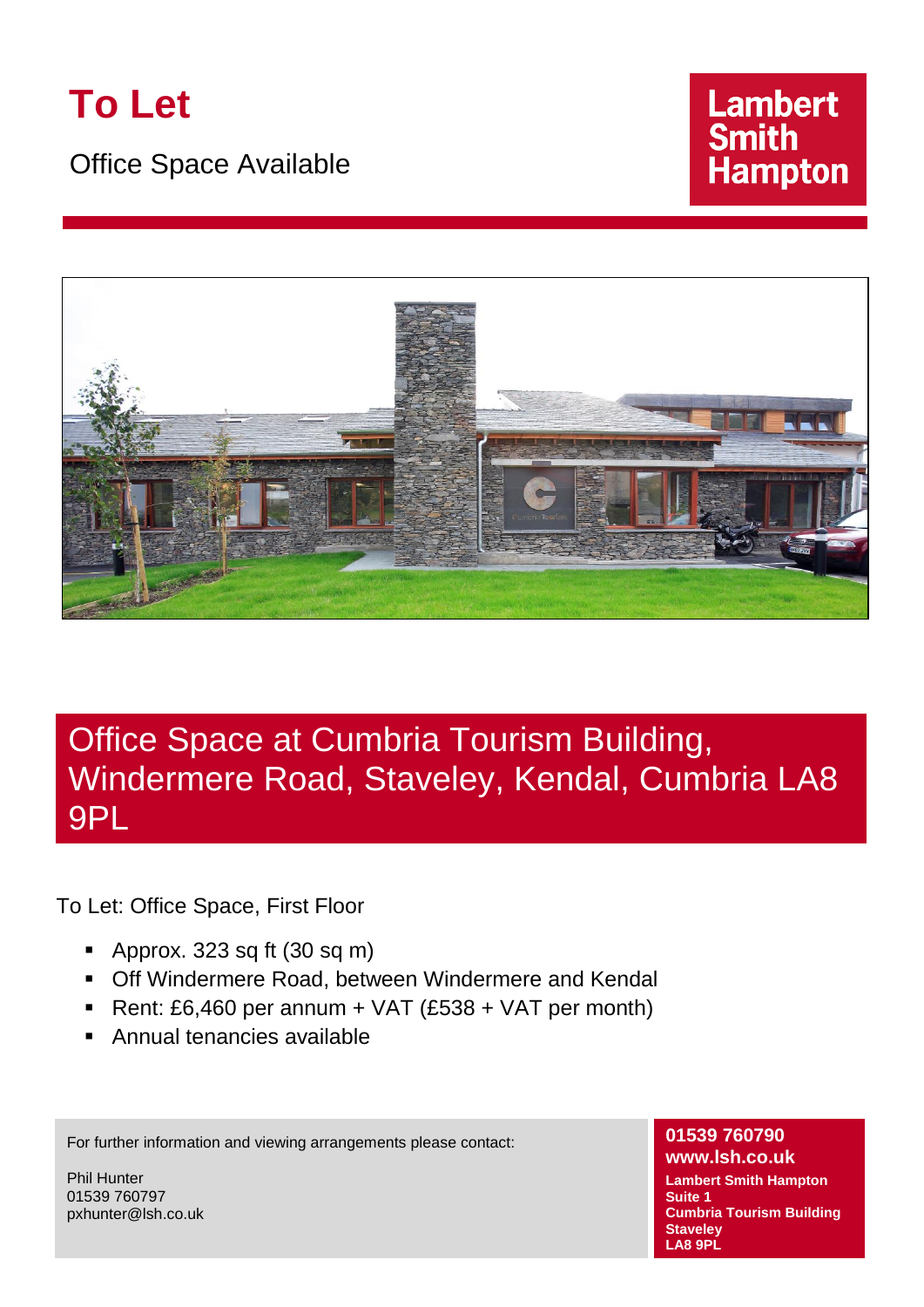## Office Space at Cumbria Tourism Building, Windermere Road, Staveley, Kendal, Cumbria LA8 9PL

## **Lambert Smith Hampton**

#### **GENERAL**

The main building is an attractive modern stone and slate building with adequate off street parking.

The office space is located on the first floor within the Cumbria Tourism Building on the road running through Staveley.

We have recently let some of the space. The space that remains is 323 sq ft. This space would be perfect for somebody looking to move out of a home office and into some commercial space within an energetic business environment which the Cumbria Tourism Building provides.

#### **SERVICES**

The office includes desks, chairs, cupboard storage, electricity, heating, business rates, use of communal kitchen & bathroom facilities, half-day conference room use per month, off-street parking and a reception to welcome visitors.



#### **LOCATION**

The property is situated in Staveley just off Windermere Road and only 5.7 miles from Kendal.

#### **TERMS**

The office will be let on a flexible term with a one year minimum at a rent of £538 + VAT per month.

#### **LEGAL COSTS**

Each party to be responsible for their own legal costs incurred in any transaction.



#### **VIEWINGS**

By appointment with Lambert Smith Hampton. Please contact: Juliette Sidi (07702806859)

#### **VAT**

All reference to price, premium or rent are deemed to be exclusive of VAT unless expressly stated.

#### **ANTI-MONEY LAUNDERING LEGISLATION**

The Money Laundering Regulations require us to formally identify parties to a transaction. Interested parties will be required to provide proof of identity and address, normally a photo card driving licence or passport and recent utility bill.

#### **COMMERCIAL LEASE CODE**

The Code of Practice on Commercial Leases in England and Wales recommends that you seek professional advice from a qualified surveyor, solicitor or licenced conveyancer before agreeing or signing a business tenancy agreement

October 2020

For further information and viewing arrangements please contact:

Phil Hunter 01539 760797 pxhunter@lsh.co.uk

### **01539 760790 www.lsh.co.uk**

**Lambert Smith Hampton Suite 1 Cumbria Tourism Building Staveley LA8 9PL**